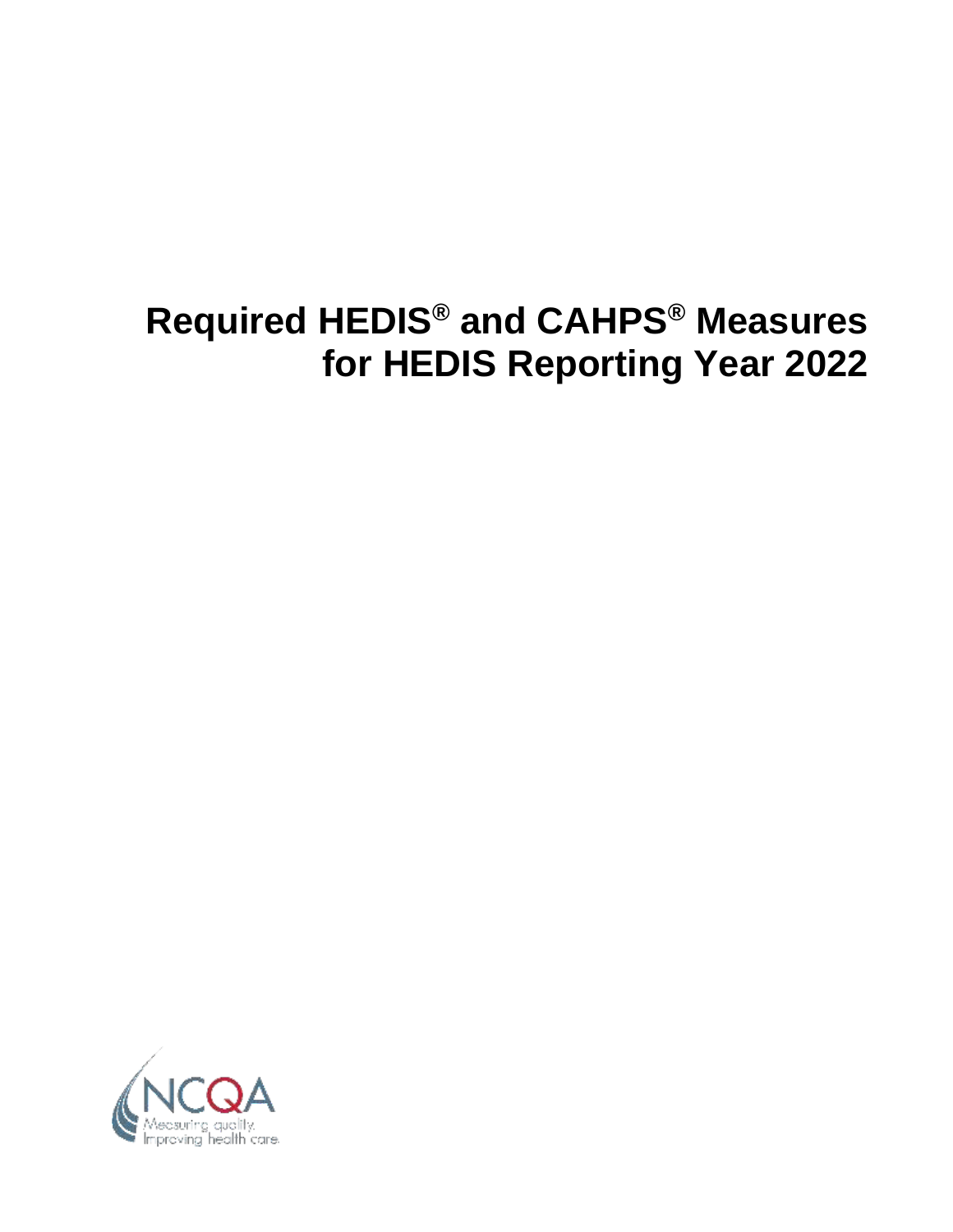# **REQUIRED HEDIS®1 AND CAHPS®2 MEASURES FOR HEDIS REPORTING YEAR 2022**

# **Summary of Changes to Measure List:**

#### • Added the following measures.

|            | <b>Measure Name</b>                                                                  | <b>Commercial</b>                               | <b>Medicare</b>                                 | <b>Medicaid</b>       |
|------------|--------------------------------------------------------------------------------------|-------------------------------------------------|-------------------------------------------------|-----------------------|
| SAA        | Adherence to Antipsychotic Medications for Individuals With<br>Schizophrenia         | ✓                                               |                                                 | (currently in<br>HPR) |
| <b>FUI</b> | Follow-Up After High Intensity Care for Substance Use Disorder<br>(7-Day Rate)       |                                                 |                                                 |                       |
| <b>HFS</b> | Hospitalization Following Discharge From a Skilled Nursing<br>Facility (30-Day Rate) |                                                 |                                                 |                       |
| POD        | Pharmacotherapy for Opioid Use Disorder                                              | ✓                                               |                                                 |                       |
| <b>PCR</b> | <b>Plan All-Cause Readmissions</b>                                                   | (add back to<br><b>HPR</b> scoring<br>for 2022) | (add back to<br><b>HPR</b> scoring<br>for 2022) |                       |
| <b>PRS</b> | Prenatal Immunization Status (Combination Rate)                                      | ✓                                               |                                                 |                       |

## **HEDIS/CAHPS Measures Required for HP Accreditation—Commercial**

| <b>Measure Name</b>                                           | <b>Display Name</b>           | Weight* |
|---------------------------------------------------------------|-------------------------------|---------|
| <b>PATIENT EXPERIENCE</b>                                     |                               |         |
| <b>Getting Care</b>                                           |                               |         |
| Getting Needed Care (Usually + Always)                        | Getting care easily           | 1.5     |
| Getting Care Quickly (Usually + Always)                       | Getting care quickly          | 1.5     |
|                                                               |                               |         |
| <b>Satisfaction With Plan Physicians</b>                      |                               |         |
| Rating of Personal Doctor $(9 + 10)$                          | Rating of primary care doctor | 1.5     |
| Rating of Specialist Seen Most Often (9 + 10)                 | Rating of specialists         | 1.5     |
| Rating of All Health Care $(9 + 10)$                          | Rating of care                | 1.5     |
| Coordination of Care (Usually + Always)                       | Coordination of care          | 1.5     |
|                                                               |                               |         |
| <b>Satisfaction With Plan Services</b>                        |                               |         |
| Claims Processing (Usually + Always)                          | Handling claims               | 1.5     |
| Rating of Health Plan $(9 + 10)$                              | Rating of health plan         | 1.5     |
| <b>PREVENTION</b>                                             |                               |         |
| <b>Children and Adolescent Well-Care</b>                      |                               |         |
| Childhood Immunization Status-Combination<br><b>CIS</b><br>10 | Childhood immunizations       | 3       |
| <b>IMA</b><br>Immunizations for Adolescents-Combination 2     | Adolescent immunizations      | 3       |

<sup>1</sup>HEDIS® is a registered trademark of the National Committee for Quality Assurance (NCQA).

<sup>2</sup>CAHPS® is a registered trademark of the Agency for Healthcare Research and Quality (AHRQ).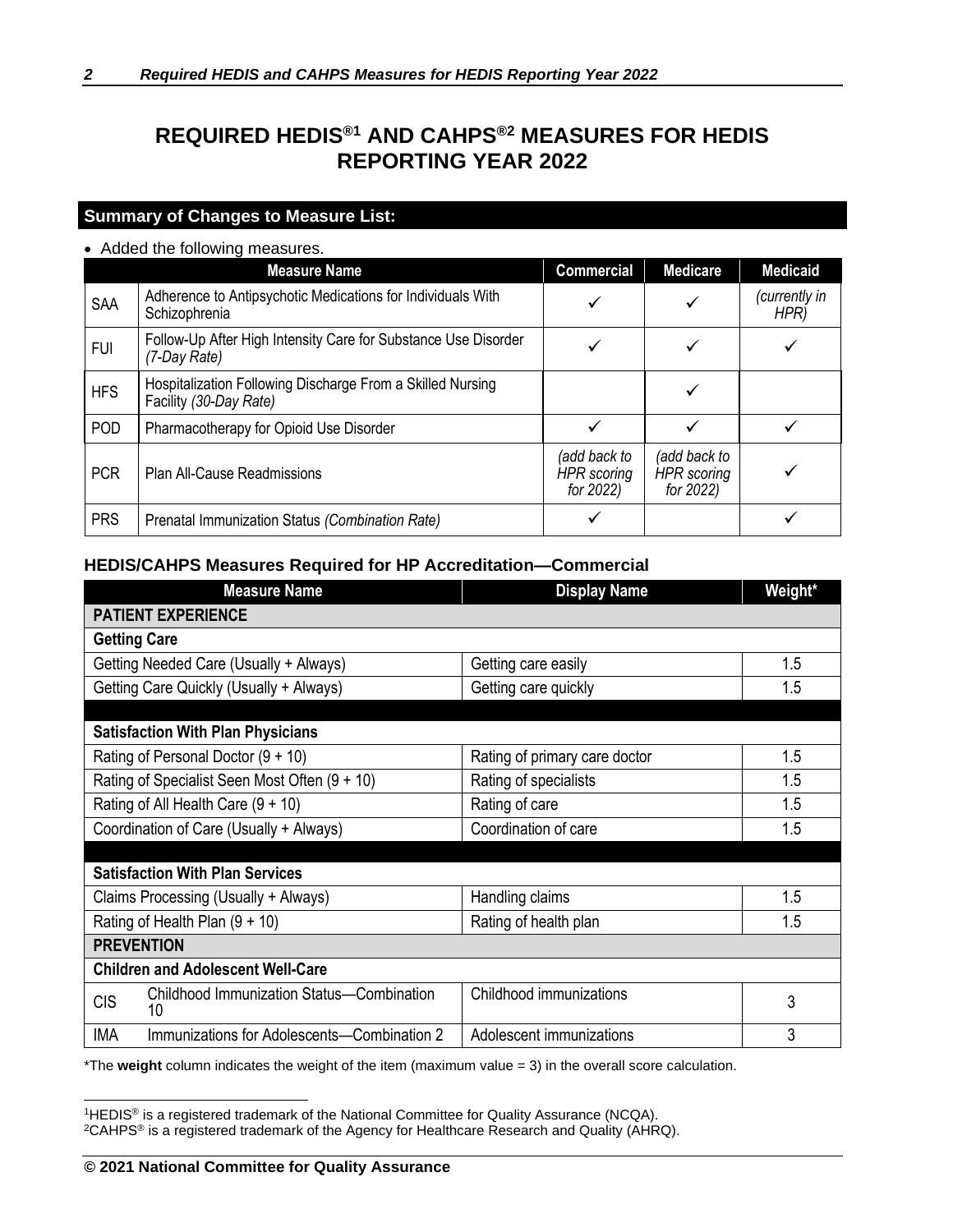|                 | <b>Measure Name</b>                                                                                                              | <b>Display Name</b>                                              | Weight* |
|-----------------|----------------------------------------------------------------------------------------------------------------------------------|------------------------------------------------------------------|---------|
| <b>WCC</b>      | Weight Assessment and Counseling for Nutrition<br>and Physical Activity for Children/Adolescents-<br><b>BMI Percentile-Total</b> | BMI percentile assessment                                        |         |
|                 | <b>Women's Reproductive Health</b>                                                                                               |                                                                  |         |
|                 | Prenatal and Postpartum Care-Timeliness of<br><b>Prenatal Care</b>                                                               | Prenatal checkups                                                | 1       |
| <b>PPC</b>      | Prenatal and Postpartum Care-Postpartum<br>Care                                                                                  | Postpartum care                                                  | 1       |
| <b>PRS</b>      | Prenatal Immunization Status-Combination<br>Rate                                                                                 | Prenatal immunizations                                           | 1       |
|                 |                                                                                                                                  |                                                                  |         |
|                 | <b>Cancer Screening</b>                                                                                                          |                                                                  |         |
| <b>BCS</b>      | <b>Breast Cancer Screening</b>                                                                                                   | Breast cancer screening                                          | 1       |
| COL             | <b>Colorectal Cancer Screening</b>                                                                                               | Colorectal cancer screening                                      | 1       |
| CCS             | <b>Cervical Cancer Screening</b>                                                                                                 | Cervical cancer screening                                        | 1       |
|                 |                                                                                                                                  |                                                                  |         |
|                 | <b>Other Preventive Services</b>                                                                                                 |                                                                  |         |
| <b>CHL</b>      | Chlamydia Screening in Women-Total                                                                                               | Chlamydia screening                                              | 1       |
| <b>FVA</b>      | Flu Vaccinations for Adults Ages 18-64                                                                                           | Flu shots                                                        |         |
|                 | <b>TREATMENT</b>                                                                                                                 |                                                                  |         |
| <b>Asthma</b>   |                                                                                                                                  |                                                                  |         |
| <b>AMR</b>      | Asthma Medication Ratio-Total                                                                                                    | Asthma control                                                   | 1       |
| <b>Diabetes</b> |                                                                                                                                  |                                                                  |         |
|                 | Comprehensive Diabetes Care-Blood<br>Pressure Control (<140/90)                                                                  | Blood pressure control (140/90)                                  | 3       |
| CDC             | Comprehensive Diabetes Care-Eye Exams                                                                                            | Eye exams                                                        |         |
|                 | Comprehensive Diabetes Care-HbA1c Control<br>(58%)                                                                               | Glucose control                                                  | 3       |
|                 | Statin Therapy for Patients With Diabetes-<br>Received Statin Therapy                                                            | Patients with diabetes—received statin<br>therapy                |         |
| <b>SPD</b>      | Statin Therapy for Patients With Diabetes-<br>Statin Adherence 80%                                                               | Patients with diabetes-statin adherence<br>80%                   | 1       |
|                 |                                                                                                                                  |                                                                  |         |
|                 | <b>Heart Disease</b>                                                                                                             |                                                                  |         |
| <b>SPC</b>      | Statin Therapy for Patients With Cardiovascular<br>Disease-Received Statin Therapy-Total                                         | Patients with cardiovascular disease-<br>received statin therapy | 1       |
|                 | Statin Therapy for Patients With Cardiovascular<br>Disease-Statin Adherence 80%-Total                                            | Patients with cardiovascular disease-<br>statin adherence 80%    | 1       |
| <b>CBP</b>      | <b>Controlling High Blood Pressure</b>                                                                                           | Controlling high blood pressure                                  | 3       |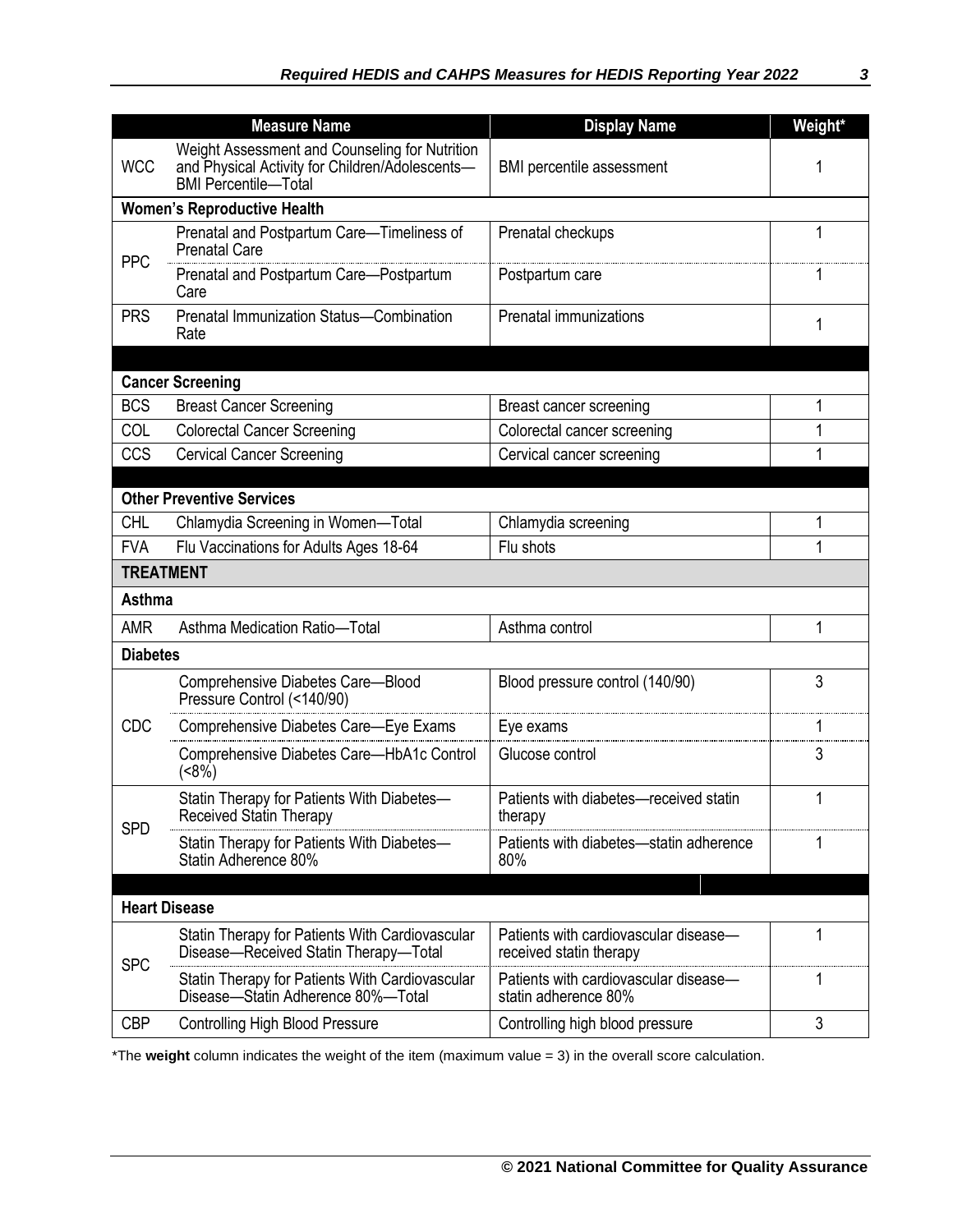|            | <b>Measure Name</b>                                                                                                        | <b>Display Name</b>                                                               | Weight*      |
|------------|----------------------------------------------------------------------------------------------------------------------------|-----------------------------------------------------------------------------------|--------------|
|            | <b>Behavioral Health</b>                                                                                                   |                                                                                   |              |
| <b>ADD</b> | Follow-Up Care for Children Prescribed ADHD<br>Medication-Continuation & Maintenance Phase                                 | Continued follow-up after ADHD<br>diagnosis                                       |              |
| AMM        | Antidepressant Medication Management-<br><b>Effective Continuation Phase Treatment</b>                                     | Patients with a new episode of<br>depression-medication adherence<br>for 6 months |              |
| <b>FUH</b> | Follow-Up After Hospitalization for Mental<br>Illness-7 days-Total                                                         | Follow-up after hospitalization for<br>mental illness                             | 1            |
| <b>FUM</b> | Follow-Up After Emergency Department Visit for<br>Mental Illness-7 days-Total                                              | Follow-up after ED for mental illness                                             | 1            |
| <b>FUA</b> | Follow-Up After Emergency Department Visit for<br>Alcohol and Other Drug Abuse or Dependence-<br>7 days-Total              | Follow-up after ED for alcohol and<br>other drug abuse or dependence              |              |
| <b>FUI</b> | Follow-Up After High-Intensity Care for<br>Substance Use Disorder-7 days-Total                                             | Follow-up after high-intensity care for<br>substance use disorder                 | 1            |
| <b>IET</b> | Initiation and Engagement of Alcohol and Other<br>Drug Abuse or Dependence Treatment-<br>Engagement of AOD Treatment-Total | Alcohol or drug abuse or dependence<br>treatment engaged                          | 1            |
| <b>APM</b> | Metabolic Monitoring for Children and<br>Adolescents on Antipsychotics-Blood Glucose<br>and Cholesterol Testing-Total      | Cholesterol and blood sugar testing<br>for youth on antipsychotic medications     | 1            |
| <b>APP</b> | Use of First-Line Psychosocial Care for Children<br>and Adolescents on Antipsychotics-Total                                | First-line psychosocial care for youth<br>on antipsychotic medications            | 1            |
| SAA        | Adherence to Antipsychotic Medications for<br>Individuals With Schizophrenia                                               | Adherence to antipsychotic<br>medications for individuals with<br>schizophrenia   | 1            |
|            | <b>Other Treatment Measures</b>                                                                                            |                                                                                   |              |
| <b>AHU</b> | Acute Hospital Utilization-Observed-to-<br>Expected Ratio-Total Acute-Total                                                | Acute hospital utilization                                                        |              |
| <b>PCR</b> | Plan All-Cause Readmissions-Observed-to-<br>Expected Ratio-18-64 years                                                     | Plan all-cause readmissions                                                       | 1            |
| EDU**      | <b>Emergency Department Utilization-Observed-</b><br>to-Expected Ratio-Total                                               | Emergency department utilization                                                  | $\mathbf{1}$ |
| AAB        | Avoidance of Antibiotic Treatment for Acute<br>Bronchitis/Bronchiolitis-Total                                              | Appropriate antibiotic use for acute<br>bronchitis/bronchiolitis                  | 1            |
| <b>CWP</b> | Appropriate Testing for Pharyngitis-Total                                                                                  | Appropriate testing and care for a<br>sore throat                                 | 1            |
| <b>LBP</b> | Use of Imaging Studies for Low Back Pain                                                                                   | Appropriate use of imaging studies for<br>low back pain                           | 1            |
| <b>HDO</b> | Use of Opioids at High Dosage                                                                                              | Avoiding opioids at high dosage                                                   | 1            |
| <b>UOP</b> | Use of Opioids from Multiple Providers-<br>Multiple Prescribers and Multiple Pharmacies                                    | Avoiding opioids from multiple<br>prescribers and multiple pharmacies             | 1            |
| COU        | Risk of Continued Opioid Use-31-day rate-<br>Total                                                                         | Avoiding continued opioid use                                                     | 1            |

\*\*The use of the Emergency Department Utilization (EDU) measure in the 2022 Ratings is pending approval of its public reporting decision in October 2021.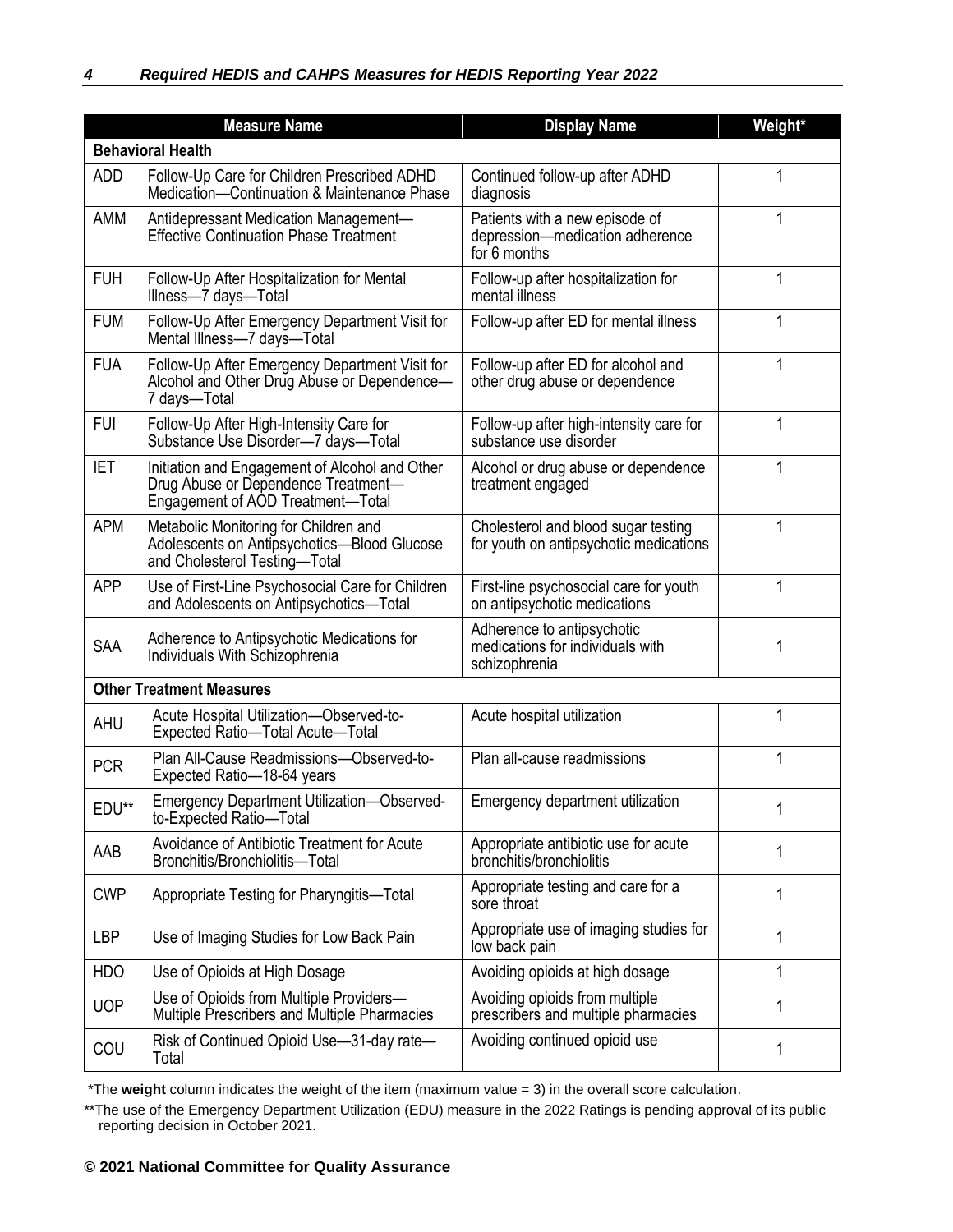|            | <b>Measure Name</b>                                                        | <b>Display Name</b>                                                     | Weight* |
|------------|----------------------------------------------------------------------------|-------------------------------------------------------------------------|---------|
| <b>POD</b> | Pharmacotherapy for Opioid Use Disorder-<br>Total                          | Patients with opioid use disorder-<br>medication adherence for 6 months |         |
| <b>PCE</b> | Pharmacotherapy Management of COPD<br>Exacerbation-Systemic Corticosteroid | Steroid after hospitalization for acute<br><b>COPD</b>                  |         |
|            | Pharmacotherapy Management of COPD<br>Exacerbation-Bronchodilator          | Bronchodilator after hospitalization for<br>acute COPD                  |         |
| URI        | Appropriate Treatment for Upper Respiratory<br>Infection-Total             | Appropriate antibiotic use for colds                                    |         |

# **HEDIS/CAHPS Measures Required for HP Accreditation—Medicare**

|                 | <b>Measure Name</b>                                             | <b>Display Name</b>                             | Weight* |
|-----------------|-----------------------------------------------------------------|-------------------------------------------------|---------|
|                 | <b>PATIENT EXPERIENCE</b>                                       |                                                 |         |
|                 | <b>Getting Care</b>                                             |                                                 |         |
|                 | Getting Needed Care (Usually + Always)                          | Getting care easily                             | 1.5     |
|                 | Getting Care Quickly (Usually + Always)                         | Getting care quickly                            | 1.5     |
|                 |                                                                 |                                                 |         |
|                 | <b>Satisfaction With Plan Physicians</b>                        |                                                 |         |
|                 | Rating of Personal Doctor (9 + 10)                              | Rating of primary care doctor                   | 1.5     |
|                 | Rating of Specialist Seen Most Often (9 + 10)                   | Rating of specialists                           | 1.5     |
|                 | Rating of All Health Care (9 + 10)                              | Rating of care                                  | 1.5     |
|                 | Coordination of Care (Usually + Always)                         | Coordination of care                            | 1.5     |
|                 |                                                                 |                                                 |         |
|                 | <b>Satisfaction With Plan Services</b>                          |                                                 |         |
|                 | Rating of Health Plan $(9 + 10)$                                | Rating of health plan                           | 1.5     |
|                 | <b>PREVENTION</b>                                               |                                                 |         |
| <b>BCS</b>      | <b>Breast Cancer Screening-Total</b>                            | Breast cancer screening                         | 1       |
| COL             | Colorectal Cancer Screening-Total                               | Colorectal cancer screening                     | 1       |
| <b>FVO</b>      | Flu Vaccinations for Adults Ages 65 and Older                   | Flu shots for adults ages 65 and older          | 1       |
| PNU             | Pneumococcal Vaccination Status for Older<br>Adults             | Pneumonia shots for adults ages 65 and<br>older | 1       |
|                 | <b>TREATMENT</b>                                                |                                                 |         |
| <b>Diabetes</b> |                                                                 |                                                 |         |
|                 | Comprehensive Diabetes Care-Blood Pressure<br>Control (<140/90) | Blood pressure control (140/90)                 | 3       |
| CDC             | Comprehensive Diabetes Care-Eye Exams-<br>Total                 | Eye exams                                       | 1       |
|                 | Comprehensive Diabetes Care-HbA1c Control<br>(<8%)              | Glucose control                                 | 3       |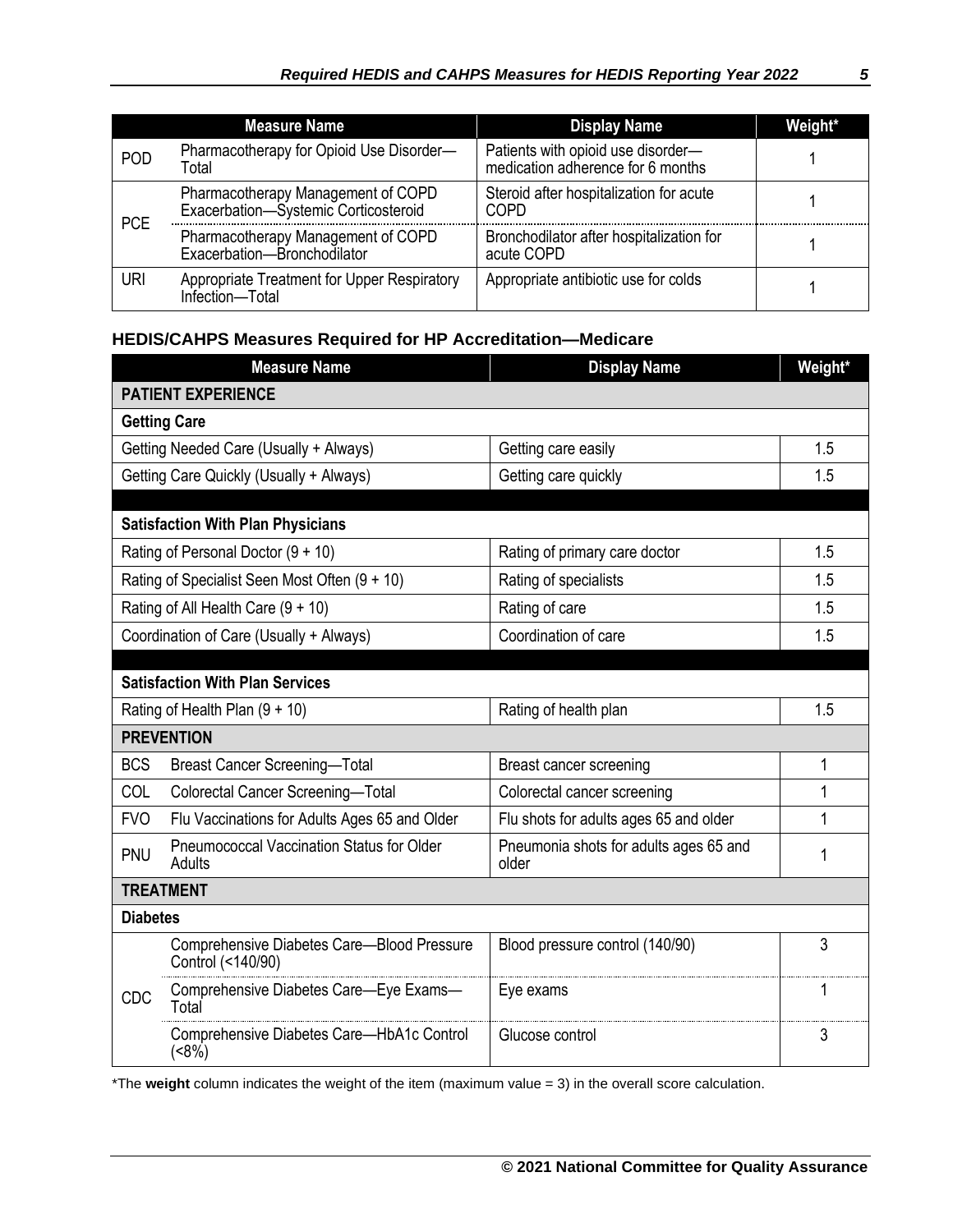|                      | <b>Measure Name</b>                                                                                                          | <b>Display Name</b>                                                               | Weight* |
|----------------------|------------------------------------------------------------------------------------------------------------------------------|-----------------------------------------------------------------------------------|---------|
|                      | Statin Therapy for Patients With Diabetes-<br>Received Statin Therapy                                                        | Patients with diabetes-received statin<br>therapy                                 |         |
| <b>SPD</b>           | Statin Therapy for Patients With Diabetes-<br>Statin Adherence 80%                                                           | Patients with diabetes-statin<br>adherence 80%                                    |         |
| <b>Heart Disease</b> |                                                                                                                              |                                                                                   |         |
|                      | Statin Therapy for Patients With<br>Cardiovascular Disease-Received Statin<br>Therapy-Total                                  | Patients with cardiovascular disease-<br>received statin therapy                  | 1       |
| <b>SPC</b>           | Statin Therapy for Patients With<br>Cardiovascular Disease-Statin Adherence<br>80%-Total                                     | Patients with cardiovascular disease-<br>statin adherence 80%                     | 1       |
| <b>CBP</b>           | <b>Controlling High Blood Pressure</b>                                                                                       | Controlling high blood pressure                                                   | 3       |
|                      | <b>Behavioral Health</b>                                                                                                     |                                                                                   |         |
| <b>AMM</b>           | Antidepressant Medication Management-<br><b>Effective Continuation Phase Treatment</b>                                       | Patients with a new episode of<br>depression-medication adherence for<br>6 months | 1       |
| <b>FUH</b>           | Follow-Up After Hospitalization for Mental<br>Illness-7 days-Total                                                           | Follow-up after hospitalization for mental<br>illness                             | 1       |
| <b>FUM</b>           | Follow-Up After Emergency Department Visit<br>for Mental Illness-7 days-Total                                                | Follow-up after ED for mental illness                                             | 1       |
| <b>FUA</b>           | Follow-Up After Emergency Department Visit<br>for Alcohol and Other Drug Abuse or<br>Dependence-7 days-Total                 | Follow-up after ED for alcohol and other<br>drug abuse or dependence              | 1       |
| <b>FUI</b>           | Follow-Up After High-Intensity Care for<br>Substance Use Disorder-7 days-Total                                               | Follow-up after high-intensity care for<br>substance use disorder                 | 1       |
| IET                  | Initiation and Engagement of Alcohol and<br>Other Drug Abuse or Dependence<br>Treatment-Engagement of Treatment<br>AOD-Total | Alcohol or drug abuse or dependence<br>treatment engaged                          | 1       |
| SAA                  | Adherence to Antipsychotic Medications for<br>Individuals With Schizophrenia                                                 | Adherence to antipsychotic medications<br>for individuals with schizophrenia      | 1       |
|                      | <b>Other Treatment Measures</b>                                                                                              |                                                                                   |         |
| <b>PCR</b>           | Plan All-Cause Readmissions-Observed-to-<br>Expected Ratio-65+ years                                                         | Plan all-cause readmissions                                                       | 1       |
| EDU**                | <b>Emergency Department Utilization-</b><br>Observed-to-Expected Ratio-65+ years                                             | Emergency department utilization                                                  | 1       |
| <b>AHU</b>           | Acute Hospital Utilization-Observed-to-<br>Expected Ratio-Total Acute-65+ years                                              | Acute hospital utilization                                                        | 1       |
| <b>HPC</b>           | Hospitalization for Potentially Preventable<br>Complications-Total ACSC-Observed-to-<br><b>Expected Ratio-Total</b>          | Hospitalization for potentially<br>preventable complications                      | 1       |

<sup>\*\*</sup>The use of the Emergency Department Utilization (EDU) measure in the 2022 Ratings is pending approval of its public reporting decision in October 2021.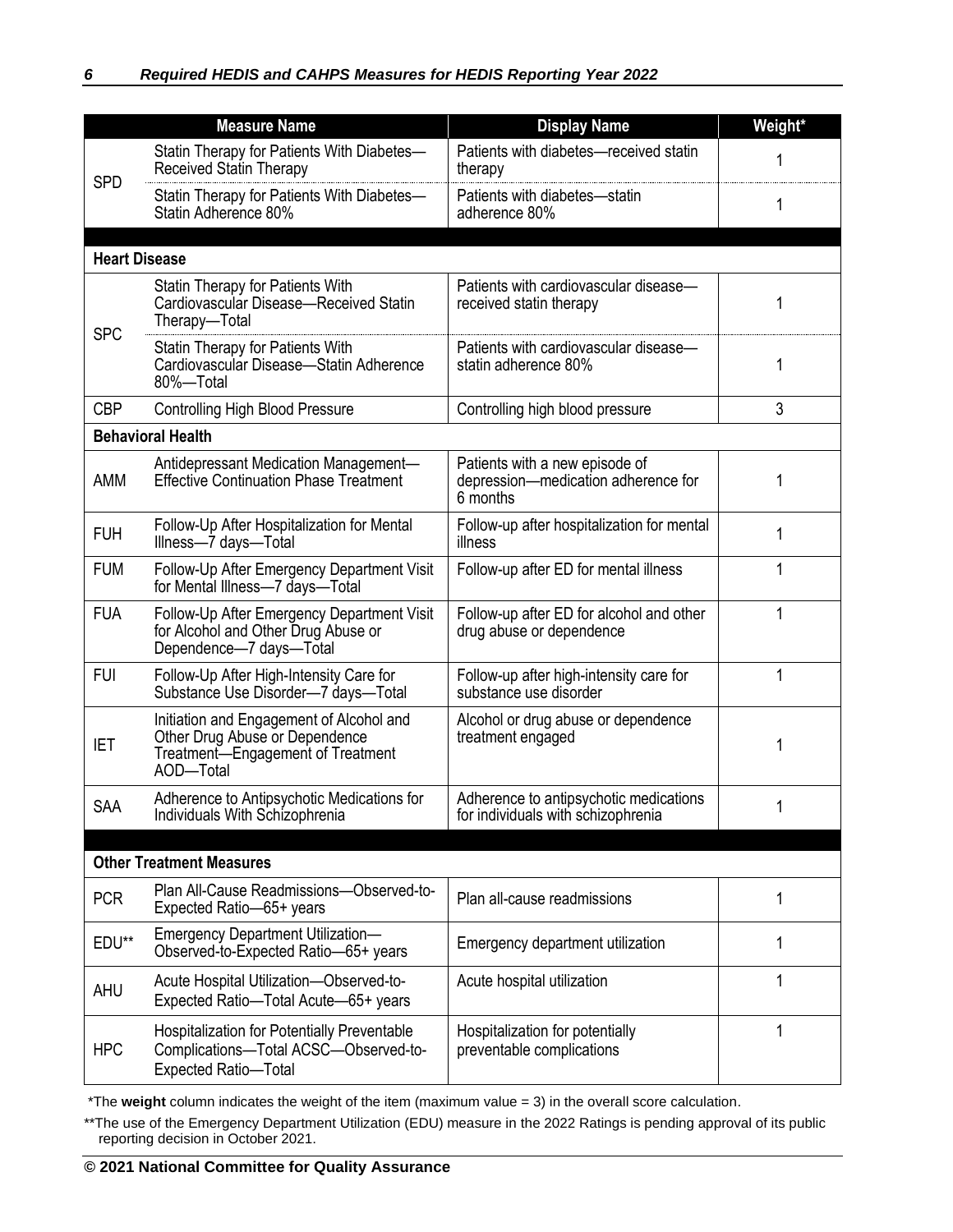|            | <b>Measure Name</b>                                                                                              | <b>Display Name</b>                                                           | Weight* |
|------------|------------------------------------------------------------------------------------------------------------------|-------------------------------------------------------------------------------|---------|
| <b>HFS</b> | Hospitalization Following Discharge From a<br>Skilled Nursing Facility-30-Day-Total                              | Hospitalization following SNF discharge                                       | 1       |
| <b>FMC</b> | Follow-Up After Emergency Department Visit<br>for People With Multiple High-Risk Chronic<br>Conditions-65+ years | Follow-up after ED for multiple high-risk<br>chronic conditions               | 1       |
| <b>FRM</b> | <b>Fall Risk Management</b>                                                                                      | Managing risk of falls                                                        | 1       |
| <b>PSA</b> | Non-Recommended PSA-Based Screening in<br>Older Men                                                              | Avoiding non-recommended prostate<br>cancer screening in older men            | 1       |
| <b>DDE</b> | Potentially Harmful Drug Disease Interactions in<br>Older Adults-Total                                           | Avoiding potentially harmful drug and<br>disease interactions in older adults | 1       |
| <b>DAE</b> | Use of High-Risk Medications in Older Adults-<br><b>High Risk Medications to Avoid</b>                           | Avoiding high-risk medications for older<br>adults                            | 1       |
| <b>HDO</b> | Use of Opioids at High Dosage                                                                                    | Avoiding opioids at high dosage                                               | 1       |
| <b>UOP</b> | Use of Opioids from Multiple Providers-<br>Multiple Prescribers and Multiple Pharmacies                          | Avoiding opioids from multiple prescribers<br>and multiple pharmacies         | 1       |
| COU        | Risk of Continued Opioid Use-31-day rate-<br>Total                                                               | Avoiding continued opioid use                                                 | 1       |
| <b>POD</b> | Pharmacotherapy for Opioid Use Disorder-<br>Total                                                                | Patients with opioid use disorder-<br>medication adherence for 6 months       | 1       |
| <b>PCE</b> | Pharmacotherapy Management of COPD<br>Exacerbation-Systemic Corticosteroid                                       | Steroid after hospitalization for acute<br><b>COPD</b>                        | 1       |
|            | Pharmacotherapy Management of COPD<br>Exacerbation-Bronchodilator                                                | Bronchodilator after hospitalization for<br>acute COPD                        | 1       |
|            | Transitions of Care-Notification of Inpatient<br>Admission-65+ years                                             | Transitions of Care-notification of<br>inpatient admission                    | 1       |
| <b>TRC</b> | Transitions of Care-Receipt of Discharge<br>Information-65+ years                                                | Transitions of Care-receipt of discharge<br>information                       | 1       |
|            | Transitions of Care-Patient Engagement After<br>Inpatient Discharge-65+ years                                    | Transitions of Care-patient engagement<br>after inpatient discharge           | 1       |
|            | Transitions of Care-Medication Reconciliation<br>Post-Discharge-65+ years                                        | Transitions of Care-medication<br>reconciliation post-discharge               | 1       |
| <b>OMW</b> | Osteoporosis Management in Women Who Had<br>a Fracture                                                           | Managing osteoporosis in women after<br>fracture                              | 1       |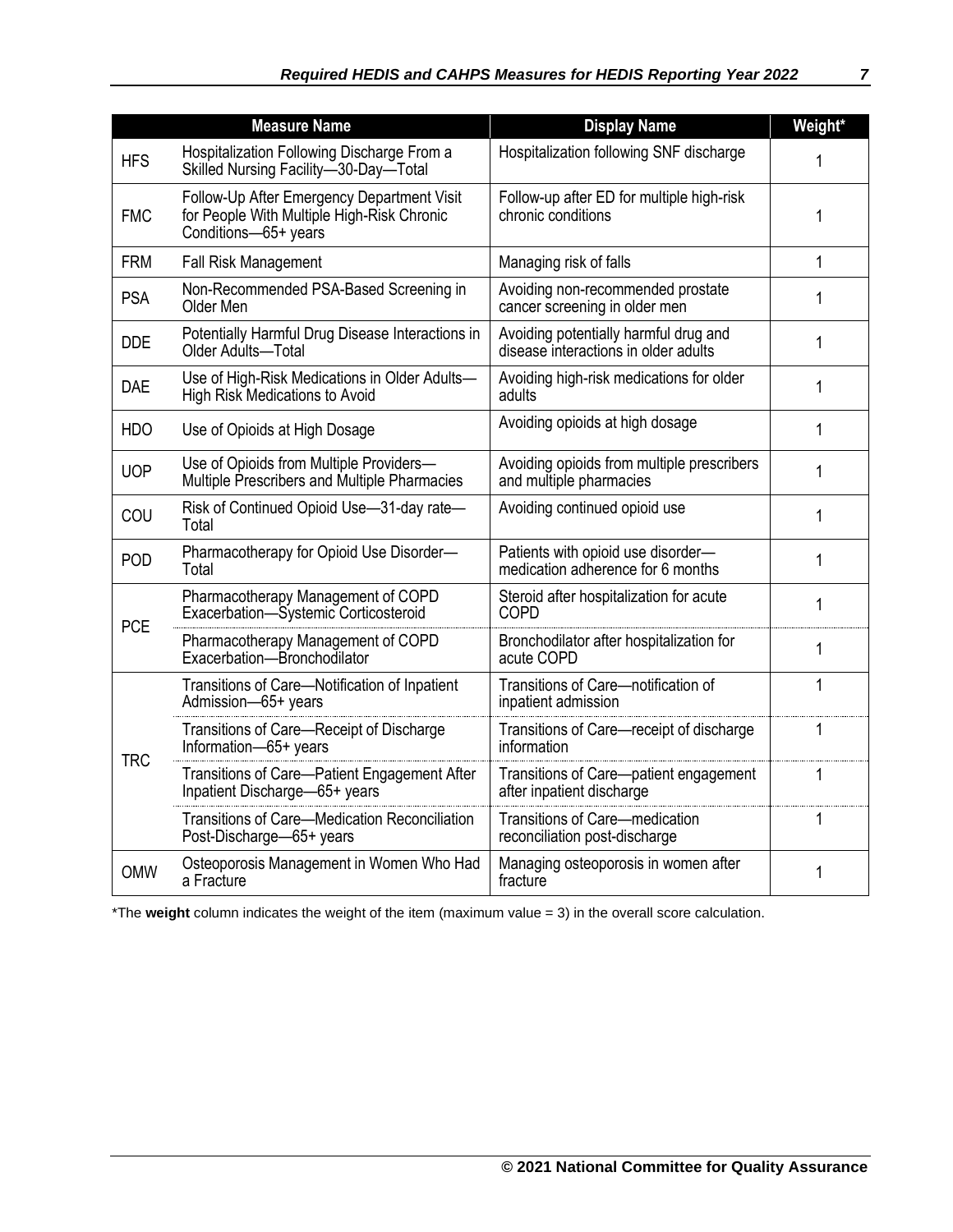## **HEDIS/CAHPS Measures Required for HP Accreditation—Medicaid**

|                     | <b>Measure Name</b>                                                                                                              | <b>Display Name</b>              | Weight* |
|---------------------|----------------------------------------------------------------------------------------------------------------------------------|----------------------------------|---------|
|                     | <b>PATIENT EXPERIENCE</b>                                                                                                        |                                  |         |
| <b>Getting Care</b> |                                                                                                                                  |                                  |         |
|                     | Getting Needed Care (Usually + Always)                                                                                           | Getting care easily              | 1.5     |
|                     | Getting Care Quickly (Usually + Always)                                                                                          | Getting care quickly             | 1.5     |
|                     |                                                                                                                                  |                                  |         |
|                     | <b>Satisfaction With Plan Physicians</b>                                                                                         |                                  |         |
|                     | Rating of Personal Doctor $(9 + 10)$                                                                                             | Rating of primary care doctor    | 1.5     |
|                     | Rating of Specialist Seen Most Often $(9 + 10)$                                                                                  | Rating of specialists            | 1.5     |
|                     | Rating of All Health Care (9 + 10)                                                                                               | Rating of care                   | 1.5     |
|                     | Coordination of Care (Usually + Always)                                                                                          | Coordination of care             | 1.5     |
|                     | <b>Satisfaction With Plan Services</b>                                                                                           |                                  |         |
|                     | Rating of Health Plan $(9 + 10)$                                                                                                 | Rating of health plan            | 1.5     |
| <b>PREVENTION</b>   |                                                                                                                                  |                                  |         |
|                     | <b>Children and Adolescent Well-Care</b>                                                                                         |                                  |         |
| <b>ADV</b>          | Annual Dental Visit-Total                                                                                                        | Dental visits                    | 1       |
|                     | Childhood Immunization Status-Combination                                                                                        | Childhood immunizations          |         |
| <b>CIS</b>          | 10                                                                                                                               |                                  | 3       |
| <b>IMA</b>          | Immunizations for Adolescents-Combination 2                                                                                      | Adolescent immunizations         | 3       |
| <b>WCC</b>          | Weight Assessment and Counseling for Nutrition<br>and Physical Activity for Children/Adolescents-<br><b>BMI Percentile-Total</b> | <b>BMI</b> percentile assessment |         |
|                     |                                                                                                                                  |                                  |         |
|                     | <b>Women's Reproductive Health</b>                                                                                               |                                  |         |
| <b>PPC</b>          | Prenatal and Postpartum Care-Timeliness of<br><b>Prenatal Care</b>                                                               | Prenatal checkups                | 1       |
|                     | Prenatal and Postpartum Care-Postpartum<br>Care                                                                                  | Postpartum care                  | 1       |
| <b>PRS</b>          | Prenatal Immunization Status - Combination<br>Rate                                                                               | Prenatal immunizations           | 1       |
|                     |                                                                                                                                  |                                  |         |
|                     | <b>Cancer Screening</b>                                                                                                          |                                  |         |
| <b>BCS</b>          | <b>Breast Cancer Screening</b>                                                                                                   | Breast cancer screening          | 1       |
| CCS                 | <b>Cervical Cancer Screening</b>                                                                                                 | Cervical cancer screening        | 1       |
|                     | <b>Other Preventive Services</b>                                                                                                 |                                  |         |
| <b>CHL</b>          | Chlamydia Screening in Women-Total                                                                                               | Chlamydia screening              | 1       |
| <b>FVA</b>          | Flu Vaccinations for Adults Ages 18-64                                                                                           | Flu shots                        | 1       |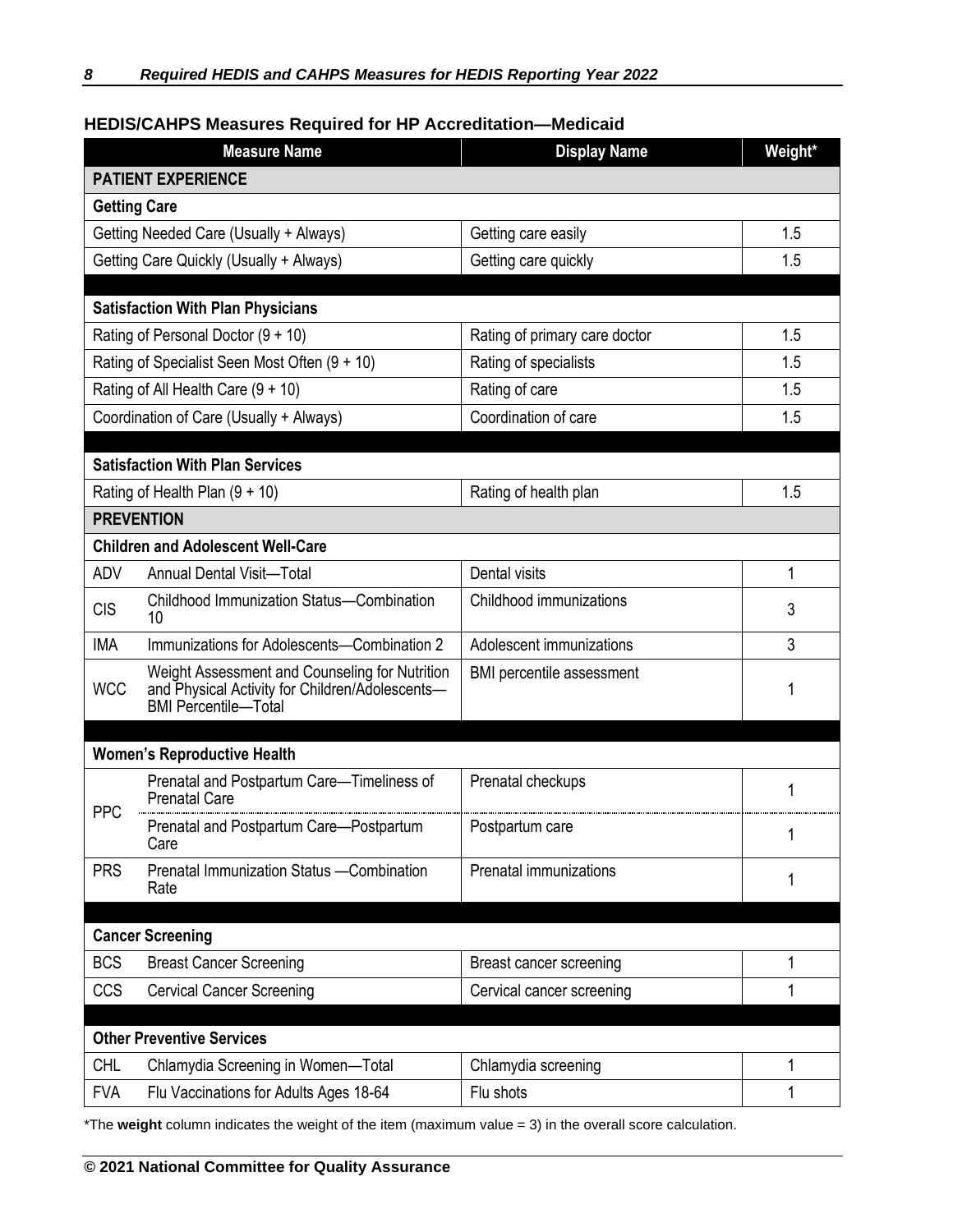|                  | <b>Measure Name</b>                                                                                                        | <b>Display Name</b>                                                               | Weight* |
|------------------|----------------------------------------------------------------------------------------------------------------------------|-----------------------------------------------------------------------------------|---------|
| <b>TREATMENT</b> |                                                                                                                            |                                                                                   |         |
| <b>Asthma</b>    |                                                                                                                            |                                                                                   |         |
| <b>AMR</b>       | Asthma Medication Ratio-Total                                                                                              | Asthma control                                                                    | 1       |
| <b>Diabetes</b>  |                                                                                                                            |                                                                                   |         |
|                  | Comprehensive Diabetes Care-Eye Exams                                                                                      | Eye exams                                                                         | 1       |
| <b>CDC</b>       | Comprehensive Diabetes Care-Blood Pressure<br>Control (<140/90)                                                            | Blood pressure control (140/90)                                                   | 3       |
|                  | Comprehensive Diabetes Care-HbA1c Control<br>(<8%)                                                                         | Glucose control                                                                   | 3       |
|                  | Statin Therapy for Patients With Diabetes-<br><b>Received Statin Therapy</b>                                               | Patients with diabetes-received statin<br>therapy                                 | 1       |
| <b>SPD</b>       | Statin Therapy for Patients With Diabetes-Statin<br>Adherence 80%                                                          | Patients with diabetes-statin<br>adherence 80%                                    | 1       |
|                  | <b>Heart Disease</b>                                                                                                       |                                                                                   |         |
|                  | Statin Therapy for Patients With Cardiovascular<br>Disease-Received Statin Therapy-Total                                   | Patients with cardiovascular disease-<br>received statin therapy                  |         |
| <b>SPC</b>       | Statin Therapy for Patients With Cardiovascular<br>Disease-Statin Adherence 80%-Total                                      | Patients with cardiovascular disease-<br>statin adherence 80%                     | 1       |
| <b>CBP</b>       | <b>Controlling High Blood Pressure</b>                                                                                     | Controlling high blood pressure                                                   | 3       |
| <b>MSC</b>       | Medical Assistance With Smoking and Tobacco<br>Use Cessation-Advising Smokers and Tobacco<br>Users to Quit                 | Smoking advice                                                                    |         |
|                  |                                                                                                                            |                                                                                   |         |
| AMM              | <b>Behavioral Health</b><br>Antidepressant Medication Management-Effective<br><b>Continuation Phase Treatment</b>          | Patients with a new episode of<br>depression-medication adherence for<br>6 months |         |
| <b>FUH</b>       | Follow-Up After Hospitalization for Mental Illness-<br>7 days                                                              | Follow-up after hospitalization for<br>mental illness                             | 1       |
| <b>FUM</b>       | Follow-Up After Emergency Department Visit for<br>Mental Illness-7 days-Total                                              | Follow-up after ED for mental illness                                             | 1       |
| <b>FUA</b>       | Follow-Up After Emergency Department Visit for<br>Alcohol and Other Drug Abuse or Dependence-<br>7 days-Total              | Follow-up after ED for alcohol and other<br>drug abuse or dependence              | 1       |
| <b>FUI</b>       | Follow-Up After High-Intensity Care for Substance<br>Use Disorder-7 days-Total                                             | Follow-up after high-intensity care for<br>substance use disorder                 | 1       |
| <b>IET</b>       | Initiation and Engagement of Alcohol and Other<br>Drug Abuse or Dependence Treatment-<br>Engagement of AOD Treatment-Total | Alcohol or drug abuse or dependence<br>treatment engaged                          | 1       |